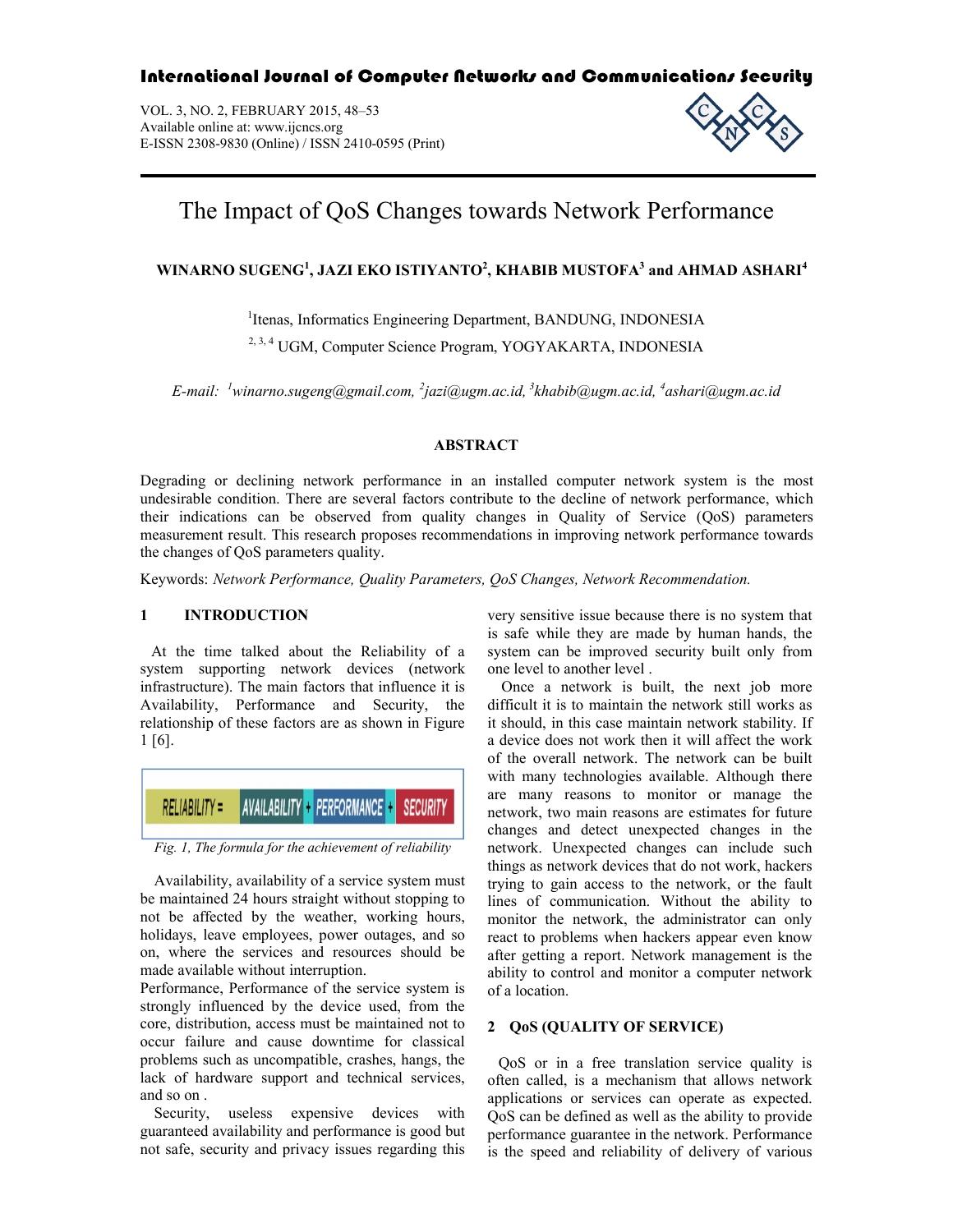types of load data in a communication system. Computer network performance may vary due to several problems, such as the problem of packet loss, delay (latency), jitter and throughput, which can make a big enough effect for many applications. For example, voice communications (such as IP Telephony or VoIP) and video streaming can make users frustrated when the application is streamed data packets over the network bandwidth is not enough, with a delay that cannot be predicted, or excessive jitter. Having regard to packet loss, delay (latency), jitter and throughput can be predicted and matched with the needs of the applications that are used in the existing network.

#### **3 QoS PARAMETERS**

QoS parameters that affect the performance of the network to be addressed here, as mentioned earlier is packet loss, delay (latency), jitter and throughput. Following exposure QoS parameters:

#### *1. Packet Loss*

Packet Loss is the failure of the transmission of IP packets to its destination. Packet loss is caused by a variety of possibilities, including:

- Congestion, caused because of excessive queues in the network
- Node, work exceeds the capacity of the buffer
- Memory is limited to nodes
- Policing or control of the network to ensure that the amount of traffic that flows to the amount of bandwidth, if the amount of traffic that flows in the network exceeds the bandwidth capacity, policing control will remove the excess of existing traffic.

Calculation to find the value of packet loss using the formula in equation (1) [source: Telkom Polytechnic].

Packet  $loss = \frac{packets \, sent-packets \, received}{packets \, sent} \, x \, 100\%$ ... (1)

The standard value of packet loss can be seen in table 1. Packet loss occurs when packets are broken and discarded, or when the capacity of the network components exceeds the limit, which results in the packet is discarded. Packets can be damaged as they move across the wide area network, or when they traverse the network components such as routers and switches. This type of damage is detected in the process of "checksum". Checksum is the number of bits that are mathematically calculated by the sender and added to each packet. Recipients also calculate the checksum and comparing the calculated value with the value received by the package. If the received and the calculated checksum does not match, the receiver discards the packet. Regardless of the network topology, there is always a possibility that some level of packet loss can occur due to checksum to detect errors, mainly due to a large number of routers and switches traversed.

*Table 1: Quality Standards TiPhone TR 101 329 for Packet Loss*

| <b>Packet Loss</b><br>standard | Category  | <b>Packet Loss</b> |
|--------------------------------|-----------|--------------------|
|                                | Excellent | $0\%$              |
|                                | Good      | $3\%$              |
|                                | Medium    | $15\%$             |
|                                | Poor      | $25\%$             |

When it exceeds the capacity of the network components, congestion occurs on the component and the packet will be discarded. For example, if a packet arrives at a router at a rate faster than the router, the router can save them or send them, some number of packets will be discarded by the router. [2]. IP networks are now carrying heterogeneous mix of traffic, with different QoS requirements. Service models emerging multi-service packet networks, including packet backbones for 2.5G and 3G mobile networks, based on the ability of the network to guarantee QoS of user applications. End-to-end packet loss is one of the QoS performance metrics of the most significant, because the effect for many applications such VoIP, performance dropped dramatically if the packet loss exceeds a certain limit, and will become unusable if the packet loss is very large [3].

#### *2. Delay (Latency)*

Delay or Latency is the time delay caused by the transmission from one point to another point which becomes the goal. Delay in TCP/IP networks can be classified as follows:

*Packetization Delay*

Delay caused by the time required for the process of the formation of the IP packet of information users. This delay only occurs once, namely in resources.

*Queuing Delay*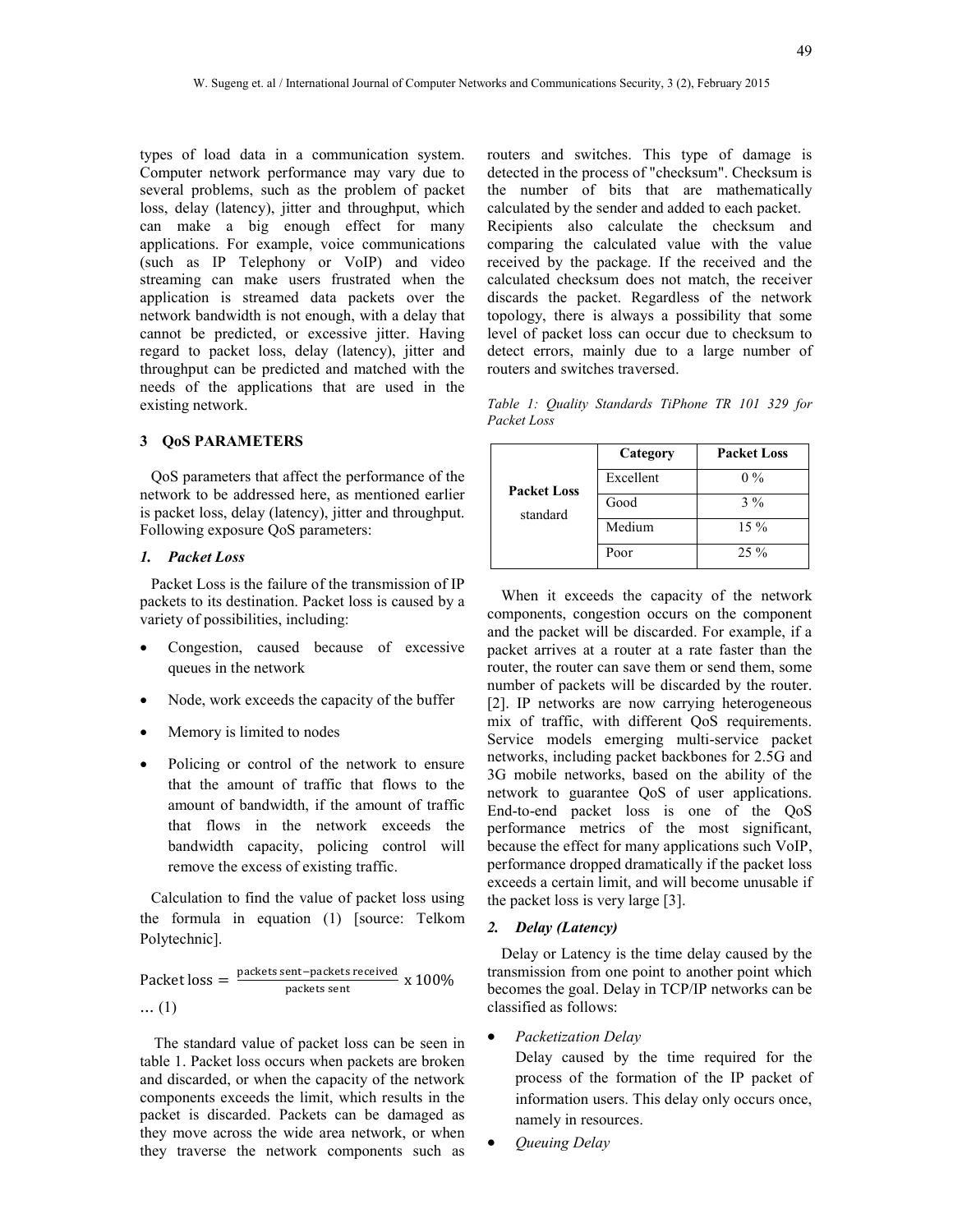This delay is caused by the processing time required by the routers in handling packet transmission queue along the network.

*Delay Propogasi*

Delay Propogasi is in the process of traveling information during transmission media, such as SDH, coax or copper, which causes the delay, which is called the propagation delay.

*Transmission Delay*

Transmission Delay is the time it takes a packet to traverse a medium. Transmission delay is determined by the speed of the media and the size of the data packet.

*Processing Delay*

Processing Delay is the time required by a network device to see the route, change the header and task switching.

Calculation to find the value of the delay using the formula in equation (2) [source: Telkom Polytechnic].

$$
Delay = \frac{packet \text{ length (bit)}}{\text{link bandwidth (bit/s) } second \dots (2)}
$$

The standard delay value can be seen in Table 2.

*Table 2: Quality Standards ITU-T G.114 for Delay*

| Delay<br>(Latency)<br>standard | Category | Delay          |
|--------------------------------|----------|----------------|
|                                | Good     | $0 - 150$ ms   |
|                                | Medium   | $150 - 400$ ms |
|                                | Poor     | $>400$ ms      |

To changes in the latency can be caused from the quality of the network components (cable / router / switch), serialization delay, routing and switching latencies, and queuing and buffer management. [5] The quality of network components are factors that affect the propagation delay. Propagation delay is the time required information / data to travel at the speed of light in a medium of communication from the source to the destination. In free space, the speed of light is approximately  $3 \times 10^8$  m/sec. The speed of light is lower in other media such as copper wire or fiber optic cable. Speed reduction caused by the type of transmission is called velocity factor (VF). Copper wire cable and fiber optic cable has a factor of nearly the same speed. Speed fiberoptic cable is usually about 70% of the speed of light while the copper wires varies from 40% to 80% depending on the construction. Coaxial cables are used many types have VF 66%. Satellite communication links using electromagnetic waves

to propagate through the atmosphere and space information space. This information is converted from an electrical signal into a radio signal by the transmitter and the antenna. After this radio signals pass through the antenna, radio signals travel at the speed of light to the space in the room. As an example of the differences in the various media network, has done experiments in the process of sending an email from New York to London. It is assumed in the experiments conducted, the user is the only user is no channel of communication and distance from New York to London is 5458 km.

Here is an example of the calculation of the propagation delay = distance / speed;

- Email is sent using a copper link: 5458 /  $197863,022 = 23.58$  ms
- Email is sent using a fiber-optic link: 5458 /  $209854.720 = 26.01$  ms
- Email is sent using a radio link: 5458 /  $299792,458 = 18.21$  ms

Experiments conducted show the latency caused by the propagation delay in the transmission medium. Although the trial was a single user friendly and have unlimited bandwidth, packet rate will still be delayed by the propagation delay. This delay occurs regardless of the amount of transmitted data, the transmission rate and the protocol used.

Serialization is the conversion of a byte (8 bits) of data stored in the computer's memory into a serial bit stream to be transmitted over the communication medium. Serialization take a limited amount of time and is calculated as follows: Serialization delay = packet size in bits / transmission rate in bits per second. example:

- Serialization of 1500 byte packet using a 56K modem link is 214 milliseconds
- Serialization of 1500 byte packet using a 100 Mbps LAN is 120 microseconds

In IP (Internet Protocol) network such as the Internet, the IP packet is forwarded from the source to the destination through a series of IP routers or switches are continuously updating decisions about the best next router to get the packet to its destination. A router in a data transmission path can change the routing path that could ultimately affect latency. High performance IP routers and switches add about 200 microseconds of latency on the network due to packet processing. Assuming an average distance IP backbone routers is 800 km, 200 microseconds routing / switching delay is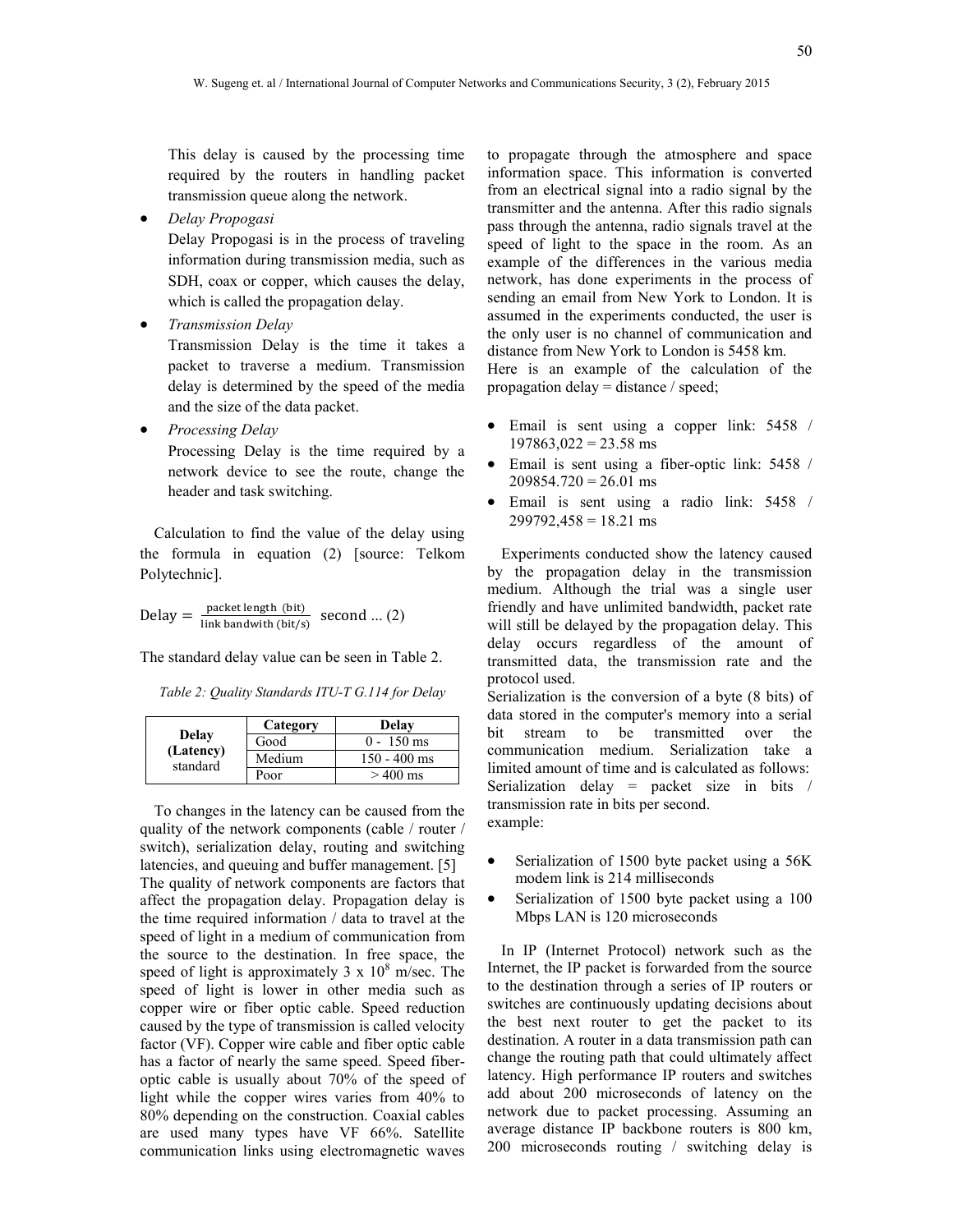equivalent to the amount of latency caused by 40 km of fiber, routing / switching latency has contributed 5% of the end-to-end delay on the average internet network.

Another thing that happened in the transport layer is called "latency queuing". It refers to the amount of time an IP packet is spent in the queue while waiting for the utilization of excess transmission link out after routing / switching delay has been recorded. This can add up to 20 ms latency.

Latency network connection is the amount of time it takes the data to travel between sender and receiver. All computer networks have latency, the amount varies and can suddenly increase due to various reasons. Most people assume that the unexpected delay as lag. Latency on the Internet connection fluctuates in a small amount of one minute next time, but lag the addition of a small increase becomes more noticeable when running the application on-line.

#### *3. Jitter*

Jitter is the variation of the delay. Jitter is affected by variations in traffic load and the amount of collisions between packets (congestion) on the network. Jitter influence on network performance should be considered in conjunction delay. When large jitter delay is small but the performance of the network can not be said to be bad because of the amount of jitter can be compensated with a small delay value. Jitter will degrade the performance of the network when the value is great and also the value of delay is too large.

Calculation to find the value of jitter using the formula in equation (3) [source: Telkom Polytechnic].

$$
Jitter = \frac{\sum variation\ delay}{\sum packet\ received} second \qquad ... (3)
$$

The standard value of jitter can be seen in table 3.

*Table 3: Quality Standards ITU-T G.114 for Jitter*

|               | Category | <b>Jitter</b>                  |
|---------------|----------|--------------------------------|
| <b>Jitter</b> | Good     | $0 \frac{\text{s}}{d}$ 20 ms   |
| standard      | Medium   | $20 \text{ s/d} 50 \text{ ms}$ |
|               | Poor     | $> 50$ ms                      |

Jitter is generally caused by congestion in the IP network. Congestion can occur either at the interface of a router or network operator if the circuit is not set correctly. [7]

Congestion, the network context, refers to the state of the network in which the nodes or links carry so much data that can worsen the quality of network services, queuing delay, the data packet loss and blocking new connections. In a dense network, the response time is slow with a reduction in network throughput. Congetion occurs when insufficient bandwidth and network data traffic exceeds capacity. [4]

Jitter causes a packet to be delayed somewhere in the circuit, where there is no delay or queuing for other packages. This causes a variation in latency.

#### *4. Throughput*

Throughput is the actual bandwidth (actual) were measured in a particular time and in a certain network conditions that are used to transfer files of a certain size. System throughput is the sum of the speed of data that is sent to all terminals in a network.

Calculations in finding the throughput using the following equation as the formula in equation (4) [source: Telkom Polytechnic].

Standard throughput values can be seen in table 4.

Throughout = 
$$
\frac{\sum \text{sent data (bit)}}{\text{time data delivery (s)}} \text{ bps } ... (4)
$$

*Table 4: Telkom Polytechnic Quality Standards for throughput*

| <b>Throughput</b><br>standard | Category  | Throughput/Bandwidth |
|-------------------------------|-----------|----------------------|
|                               | Excellent | $100\%$              |
|                               | Good      | $75\%$               |
|                               | Medium    | 50%                  |
|                               | Poor      | $< 25 \%$            |

Throughput despite having the same formula unit and the bandwidth, but the throughput is on describing the actual bandwidth at a certain time and on certain conditions and internet network that is used to download a file with a certain size. By simply using bandwidth as a benchmark, the file size of 64 kb should be downloaded in one second, but when measured turned out takes 4 seconds. So if the downloaded file size is 64 kb, while the download time is 4 seconds, then the actual bandwidth or can call throughput is  $64$  kb  $/ 4$  sec = 16 kbps. Some of the factors that determines the bandwidth and throughput are: network devices, network topology, the number of network users, electric induction and weather. [1]

#### **4 PERFORMANCE RECOMMENDATIONS**

Performance recommendations proposed in this study can be described as follows:

 Recommendations that can be done to overcome the adverse impact of network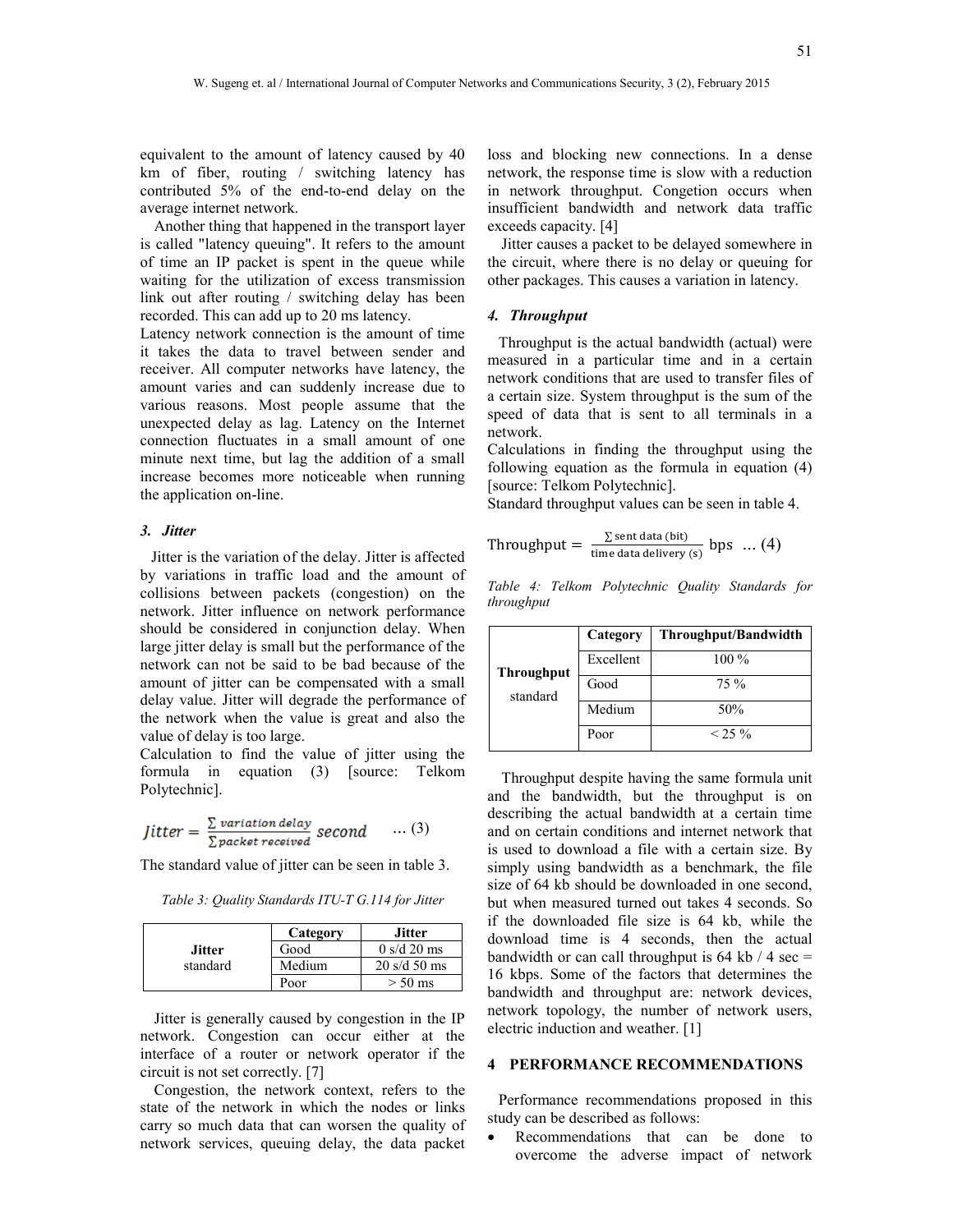latency is a component can be in the review, while to overcome the latency queuing can be checked on the proxy server.

- Recommendations that can be done to overcome the adverse effects of jitter is to overcome the congestion caused by the lack of bandwidth and network traffic that exceeds the capacity of the bandwidth management can be used so that the bandwidth can be shared as needed, or can also be increased bandwidth.
- Recommendations that can be done to overcome the adverse impact of packet loss is network components can be in the review so that it can be seen whether there is a network component that is problematic and lead to packet loss. Meanwhile, to overcome congestion, as well as in the case of jitter, bandwidth management can be used so that the bandwidth can be shared as needed, or can also be increased bandwidth.
- Recommendations that can be done to overcome the adverse impact of network throughput is the component can be in the review so that it can be known whether there are problems of network components and the effect on throughput as the ability of a router / switch. Meanwhile, to overcome the problems caused by having multiple user throughput network, bandwidth management can be used so that the bandwidth can be shared as needed, or can also be increased bandwidth. Any network topology can be reviewed or changed in order to get a network topology that corresponds to the type of network.

Of the recommendation in the event of changes in impairment QoS parameters that cause the quality of the service to be slow / bad based on the recommendations mentioned earlier, the implementation of the recommendations can be seen in Figure 2.



*Fig. 2. Recommendations for QoS parameters*